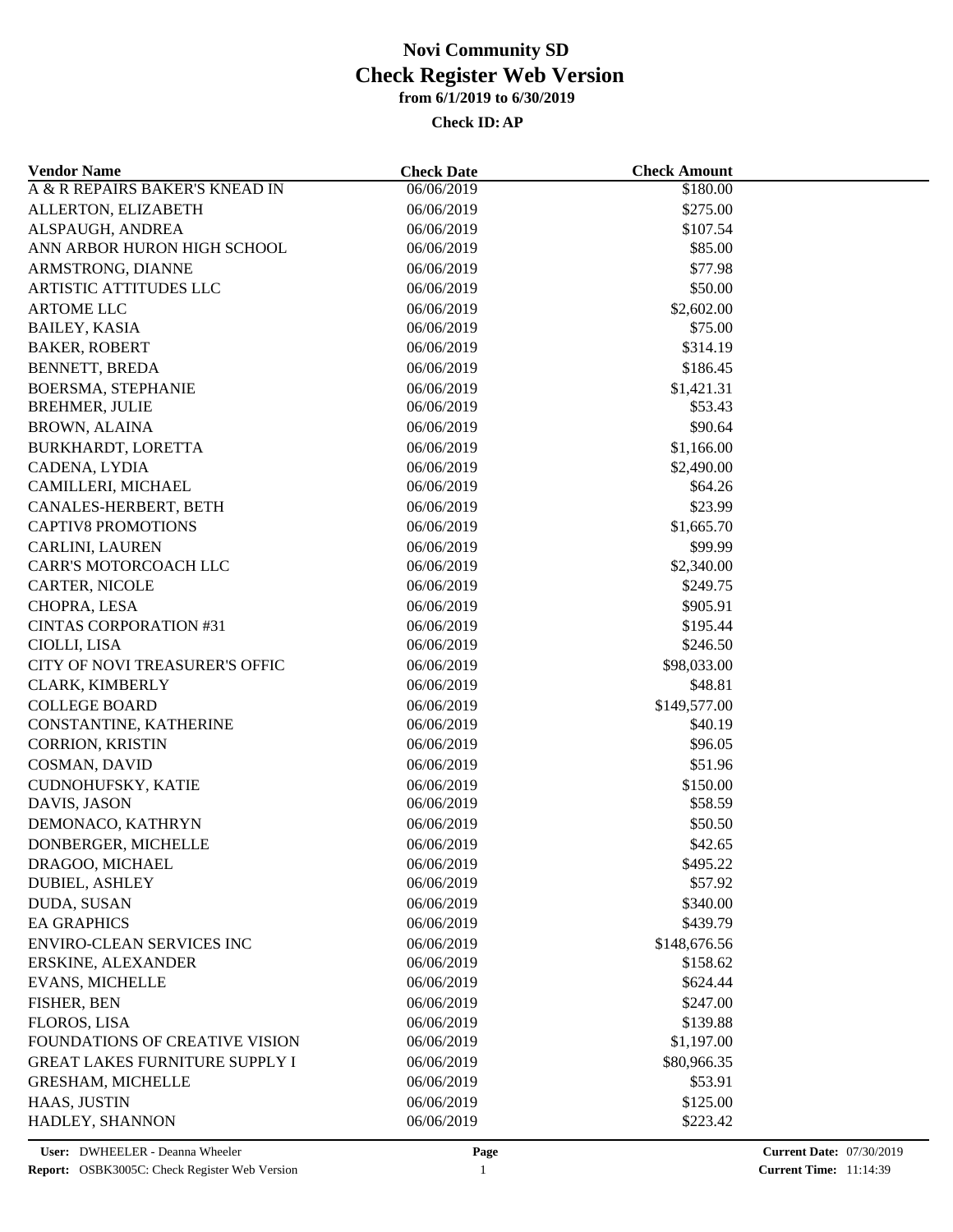| <b>Vendor Name</b>                         | <b>Check Date</b>        | <b>Check Amount</b>   |  |
|--------------------------------------------|--------------------------|-----------------------|--|
| HASLAM, ADRIENNE                           | 06/06/2019               | \$116.60              |  |
| HERMAN, KELSEY                             | 06/06/2019               | \$10.79               |  |
| <b>INTERIM HOME HEALTHCARE OF OAK</b>      | 06/06/2019               | \$5,747.50            |  |
| <b>INTERIOR ENVIRONMENTS LLC</b>           | 06/06/2019               | \$13,871.99           |  |
| JEUNG, JILL                                | 06/06/2019               | \$115.83              |  |
| <b>JUMP START DJ'S</b>                     | 06/06/2019               | \$50.00               |  |
| KATHERINE'S CATERING & SPECIAL             | 06/06/2019               | \$301.21              |  |
| KILGER, JACK T.                            | 06/06/2019               | \$110.00              |  |
| KIPP, MARIAH                               | 06/06/2019               | \$275.00              |  |
| KNIAZ, DAVID                               | 06/06/2019               | \$199.23              |  |
| KOWALCZYK, KERRY                           | 06/06/2019               | \$41.98               |  |
| KUHN, CINDY                                | 06/06/2019               | \$1,690.31            |  |
| LEADBETTER, MARYANNE                       | 06/06/2019               | \$62.50               |  |
| LESSWAY, JENNIFER                          | 06/06/2019               | \$20.40               |  |
| LEWIS, JAMES R.                            | 06/06/2019               | \$40.00               |  |
| LINDSEY, KATHRYN                           | 06/06/2019               | \$432.20              |  |
| LORENZ, KATRINA                            | 06/06/2019               | \$192.25              |  |
| MASON, DONALD J.                           | 06/06/2019               | \$1,910.00            |  |
| <b>MATHESON TRI-GAS INC</b>                | 06/06/2019               | \$886.30              |  |
| MCCURDY, DIANE                             | 06/06/2019               | \$35.52               |  |
| MCKIBBIN, CAROLYN                          | 06/06/2019               | \$59.33               |  |
| MCMORRIS, ALSINA                           | 06/06/2019               | \$180.00              |  |
| MCNISH, DERIC                              | 06/06/2019               | \$50.00               |  |
| METRO ATHLETIC OFFICIALS ASSOC             | 06/06/2019               | \$650.00              |  |
| METRO STAR BRICK PAVERS AND LA             | 06/06/2019               | \$2,000.00            |  |
| MIDDLE CITIES RISK MANAGEMENT              | 06/06/2019               | \$243,486.00          |  |
| MILFORD HIGH SCHOOL                        | 06/06/2019               | \$150.00              |  |
| MINNICK, JILL                              | 06/06/2019               | \$203.81              |  |
| MKT DESIGNS LLC                            | 06/06/2019               | \$20.00               |  |
| <b>MYHRER, PAULA</b>                       | 06/06/2019               | \$152.58              |  |
| NAKFOOR, LAINE                             | 06/06/2019               | \$141.83              |  |
| NARDUCCI, KATHLEEN                         | 06/06/2019               | \$46.40               |  |
| NATIONAL BREAST CANCER FOUNDAT             | 06/06/2019               | \$250.00              |  |
| NICHOLS PAPER & SUPPLY COMPANY             |                          |                       |  |
|                                            | 06/06/2019               | \$8,977.46            |  |
| OAK MANAGEMENT CORPORATION<br>OTAKA, KEIKO | 06/06/2019<br>06/06/2019 | \$2,552.75<br>\$80.00 |  |
| PEDIATRIC HEALTH CONSULTANTS I             | 06/06/2019               | \$31,762.81           |  |
|                                            |                          |                       |  |
| PLANTE & MORAN CRESA LLC                   | 06/06/2019               | \$6,500.00            |  |
| PLEET, JENNIFER                            | 06/06/2019               | \$55.74               |  |
| PUTTI, EMMA                                | 06/06/2019               | \$47.97               |  |
| R.W. MEAD & SONS INC.                      | 06/06/2019               | \$25,470.45           |  |
| <b>RELIABLE DELIVERY</b>                   | 06/06/2019               | \$2,062.50            |  |
| ROSEMARY, NICOLE                           | 06/06/2019               | \$70.29               |  |
| RYAN, NICHOLAS                             | 06/06/2019               | \$93.68               |  |
| SAFEWAY SHREDDING LLC                      | 06/06/2019               | \$625.00              |  |
| SANDRA BIONDO & ASSOCIATES LLC             | 06/06/2019               | \$1,500.00            |  |
| SARLUND, RICHARD OR SANDRA                 | 06/06/2019               | \$54.30               |  |
| <b>SCHOLASTIC BOOK FAIRS</b>               | 06/06/2019               | \$3,678.60            |  |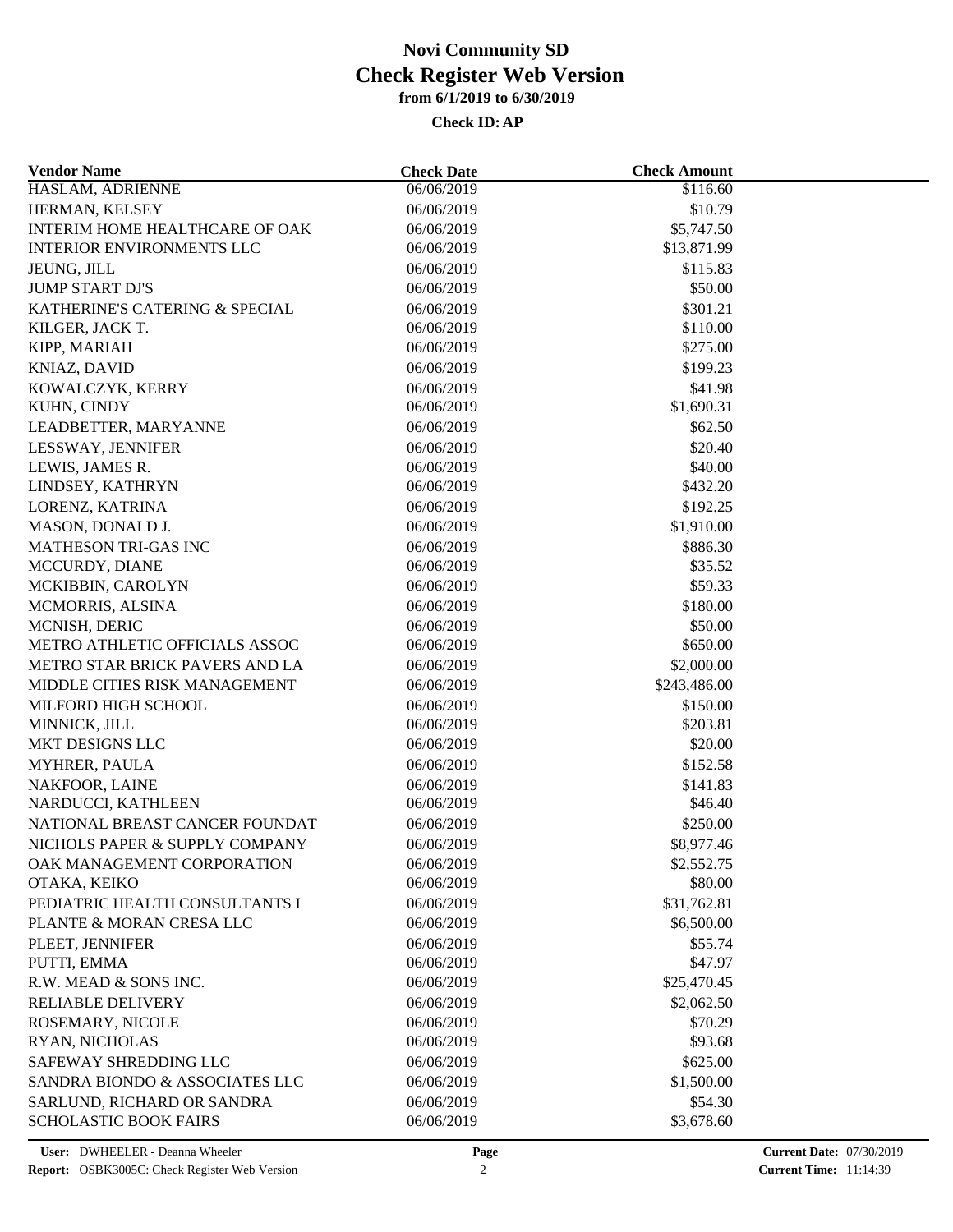| <b>Vendor Name</b>             | <b>Check Date</b> | <b>Check Amount</b>    |  |
|--------------------------------|-------------------|------------------------|--|
| SCHOOLPICTURES.COM             | 06/06/2019        | \$4,620.89             |  |
| <b>SEAVER, AMY</b>             | 06/06/2019        | \$115.83               |  |
| SINGH, SHALINI                 | 06/06/2019        | \$200.50               |  |
| SNIDER RECREATION INC.         | 06/06/2019        | \$29,003.58            |  |
| STEINHEBEL, JO ELLEN           | 06/06/2019        | \$117.16               |  |
| <b>SURESH, NAIR</b>            | 06/06/2019        | \$48.90                |  |
| SZLAGA, ELIZABETH ANNE         | 06/06/2019        | \$823.88               |  |
| <b>TEAM GAZELLE</b>            | 06/06/2019        | \$2,356.00             |  |
| THRUN LAW FIRM P.C.            | 06/06/2019        | \$9,634.99             |  |
| TMP ARCHITECTURE INC           | 06/06/2019        | \$1,975.00             |  |
| <b>TOBINS LAKE STUDIOS</b>     | 06/06/2019        | \$359.44               |  |
| TOTAL PERFORMANCE TRAINING CEN | 06/06/2019        | \$5,580.00             |  |
| TW SHIRTS                      | 06/06/2019        | \$3,622.00             |  |
| VESCO OIL CORPORATION          | 06/06/2019        | \$240.00               |  |
| VOGELGESANG, LORI              | 06/06/2019        | \$74.47                |  |
| WEIGEL-HUBLER, NICHOLAS        | 06/06/2019        | \$191.07               |  |
| WEST, KAITLYN                  | 06/06/2019        | \$539.95               |  |
| WHEAT, MEAGHAN                 | 06/06/2019        | \$8.44                 |  |
| WILKINS, RENEE                 | 06/06/2019        | \$23.00                |  |
| ZAHRADNIK, BRIDGET             | 06/06/2019        | \$86.44                |  |
| <b>CHAPTER 13 TRUSTEE</b>      | 06/10/2019        | \$50.00                |  |
| <b>MEFSA</b>                   | 06/10/2019        | \$127.35               |  |
| <b>MISDU</b>                   | 06/10/2019        |                        |  |
| PENNSYLVANIA HIGHER ED ASSISTA | 06/10/2019        | \$1,729.00<br>\$197.45 |  |
| PIONEER CREDIT RECOVERY INC.   | 06/10/2019        | \$58.86                |  |
|                                |                   |                        |  |
| UNITED STATES TREASURY         | 06/10/2019        | \$35.62                |  |
| UNITED STATES TREASURY         | 06/10/2019        | \$62.00                |  |
| <b>ABC MANAGEMENT</b>          | 06/13/2019        | \$2,751.00             |  |
| ABEL, MARCI                    | 06/13/2019        | \$1,352.01             |  |
| ABLE TESTING CO.               | 06/13/2019        | \$130.00               |  |
| ADER, KATHLEEN                 | 06/13/2019        | \$123.02               |  |
| AIELLO, NICHOLAS               | 06/13/2019        | \$340.00               |  |
| ALLEGRA MARKETING PRINT MAIL - | 06/13/2019        | \$5,552.16             |  |
| ANGUS, STEVE                   | 06/13/2019        | \$78.71                |  |
| ARO, CHARLES                   | 06/13/2019        | \$1,500.00             |  |
| ASCENSION MICHIGAN AT WORK     | 06/13/2019        | \$124.00               |  |
| AT&T                           | 06/13/2019        | \$2,786.39             |  |
| <b>AT&amp;T MOBILITY</b>       | 06/13/2019        | \$2,269.42             |  |
| <b>BABA LANGUAGE SERVICES</b>  | 06/13/2019        | \$350.00               |  |
| <b>BAKER'S OF MILFORD</b>      | 06/13/2019        | \$2,825.89             |  |
| <b>BANDYK, SHARON</b>          | 06/13/2019        | \$224.00               |  |
| <b>BARRICK, SUE</b>            | 06/13/2019        | \$384.73               |  |
| <b>BAYERL PRODUCTIONS</b>      | 06/13/2019        | \$2,300.00             |  |
| <b>BEDARD, BRIAN DEAN</b>      | 06/13/2019        | \$1,360.00             |  |
| <b>BHATNAGAR, VIDHU</b>        | 06/13/2019        | \$78.15                |  |
| <b>BOCO ENTERPRISES INC</b>    | 06/13/2019        | \$658.07               |  |
| <b>BRODERICK, NICOLE</b>       | 06/13/2019        | \$30.06                |  |
| <b>BROWN, ALAINA</b>           | 06/13/2019        | \$221.44               |  |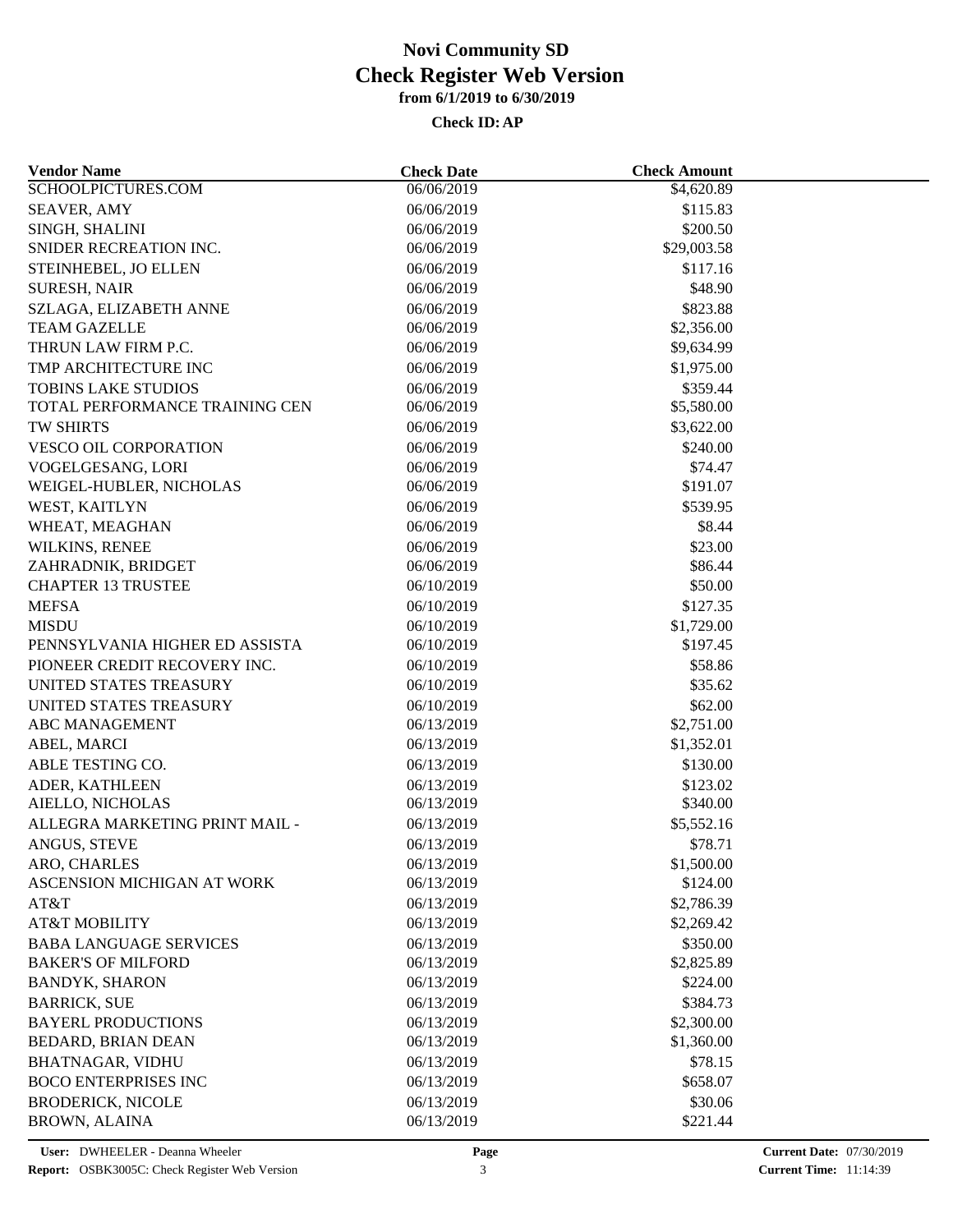| <b>Vendor Name</b>                        | <b>Check Date</b> | <b>Check Amount</b> |  |
|-------------------------------------------|-------------------|---------------------|--|
| <b>BURRY, ASHLEIGH</b>                    | 06/13/2019        | \$100.00            |  |
| CAMPOS, MICHELLE                          | 06/13/2019        | \$50.00             |  |
| CANALES-HERBERT, BETH                     | 06/13/2019        | \$92.90             |  |
| <b>CBTS</b>                               | 06/13/2019        | \$2,286.05          |  |
| <b>CHARTWELLS DINING SERVICES</b>         | 06/13/2019        | \$201,653.36        |  |
| CHITRAPU, DEEPTHI                         | 06/13/2019        | \$50.32             |  |
| <b>CINTAS CORPORATION #31</b>             | 06/13/2019        | \$526.14            |  |
| COCHRAN, SARAH                            | 06/13/2019        | \$65.75             |  |
| COLBERT, NICOLE                           | 06/13/2019        | \$155.50            |  |
| COOPER, ALEC                              | 06/13/2019        | \$400.00            |  |
| <b>CUMMINS BRIDGEWAY LLC</b>              | 06/13/2019        | \$720.00            |  |
| <b>CUSTOM SPORTSWEAR INC</b>              | 06/13/2019        | \$1,248.15          |  |
| DAVIS, JASON                              | 06/13/2019        | \$45.34             |  |
| DIAL, JEANNE                              | 06/13/2019        | \$150.00            |  |
| DUTHIE, KAREN                             | 06/13/2019        | \$100.00            |  |
| EDF ENERGY SERVICES LLC                   | 06/13/2019        | \$12,208.73         |  |
| ELLSWORTH CAROTHERS, KARI                 | 06/13/2019        | \$200.00            |  |
| <b>EMBROIDERY BY DESIGN</b>               | 06/13/2019        | \$255.00            |  |
| <b>ENVIRO-CLEAN SERVICES INC</b>          | 06/13/2019        | \$2,901.90          |  |
| ESKO ROOFING & SHEET METAL INC            | 06/13/2019        | \$1,179.50          |  |
| FAORO, GRACE                              | 06/13/2019        | \$250.00            |  |
| FEED THE NEED NOVI                        | 06/13/2019        | \$232.00            |  |
| FELCHER, BRIAN                            | 06/13/2019        | \$78.49             |  |
| FILLIPPS, SHARON                          | 06/13/2019        | \$221.76            |  |
| <b>FLEETPRIDE INC</b>                     | 06/13/2019        | \$2,210.68          |  |
| <b>FOXBRIGHT</b>                          | 06/13/2019        | \$1,050.00          |  |
| <b>GADEN, MICHAEL</b>                     | 06/13/2019        | \$152.78            |  |
| <b>GAHMAN, SARAH</b>                      | 06/13/2019        | \$39.90             |  |
| GFL ENVIRONMENTAL USA INC.                | 06/13/2019        | \$18.00             |  |
| <b>GRANT, JANET OR TODD</b>               | 06/13/2019        | \$254.04            |  |
| <b>GREAT LAKES POWER &amp; LIGHTING I</b> | 06/13/2019        | \$2,002.66          |  |
| GRIMM, CARY                               | 06/13/2019        | \$300.00            |  |
| HAEBLER, CINDY                            | 06/13/2019        | \$72.80             |  |
| HANS AUTO ELECTRIC                        | 06/13/2019        | \$535.00            |  |
| HARRIS, RACHEL                            | 06/13/2019        | \$20.00             |  |
| HARTKE, AMANDA                            | 06/13/2019        | \$11.77             |  |
| HAYWARD, CHRISTINE                        | 06/13/2019        | \$152.46            |  |
| HEARN, STACY                              | 06/13/2019        | \$42.25             |  |
| <b>HOLLAND BUS COMPANY</b>                | 06/13/2019        | \$1,839.68          |  |
| HOPPER, VALAURIE                          | 06/13/2019        | \$45.33             |  |
| HOWELL NATURE CENTER                      | 06/13/2019        | \$189.00            |  |
| HTWE, KHIN                                | 06/13/2019        | \$543.00            |  |
|                                           |                   |                     |  |
| HUANG, CHRIS                              | 06/13/2019        | \$1,702.27          |  |
| ITO, GLORIA                               | 06/13/2019        | \$31.00             |  |
| JANUSCH, CAITLIN                          | 06/13/2019        | \$340.00            |  |
| JENKINS, ERIKKA                           | 06/13/2019        | \$156.00            |  |
| JOLYN CLOTHING COMPANY LLC                | 06/13/2019        | \$3,040.80          |  |
| <b>JOSTENS INC</b>                        | 06/13/2019        | \$3,788.67          |  |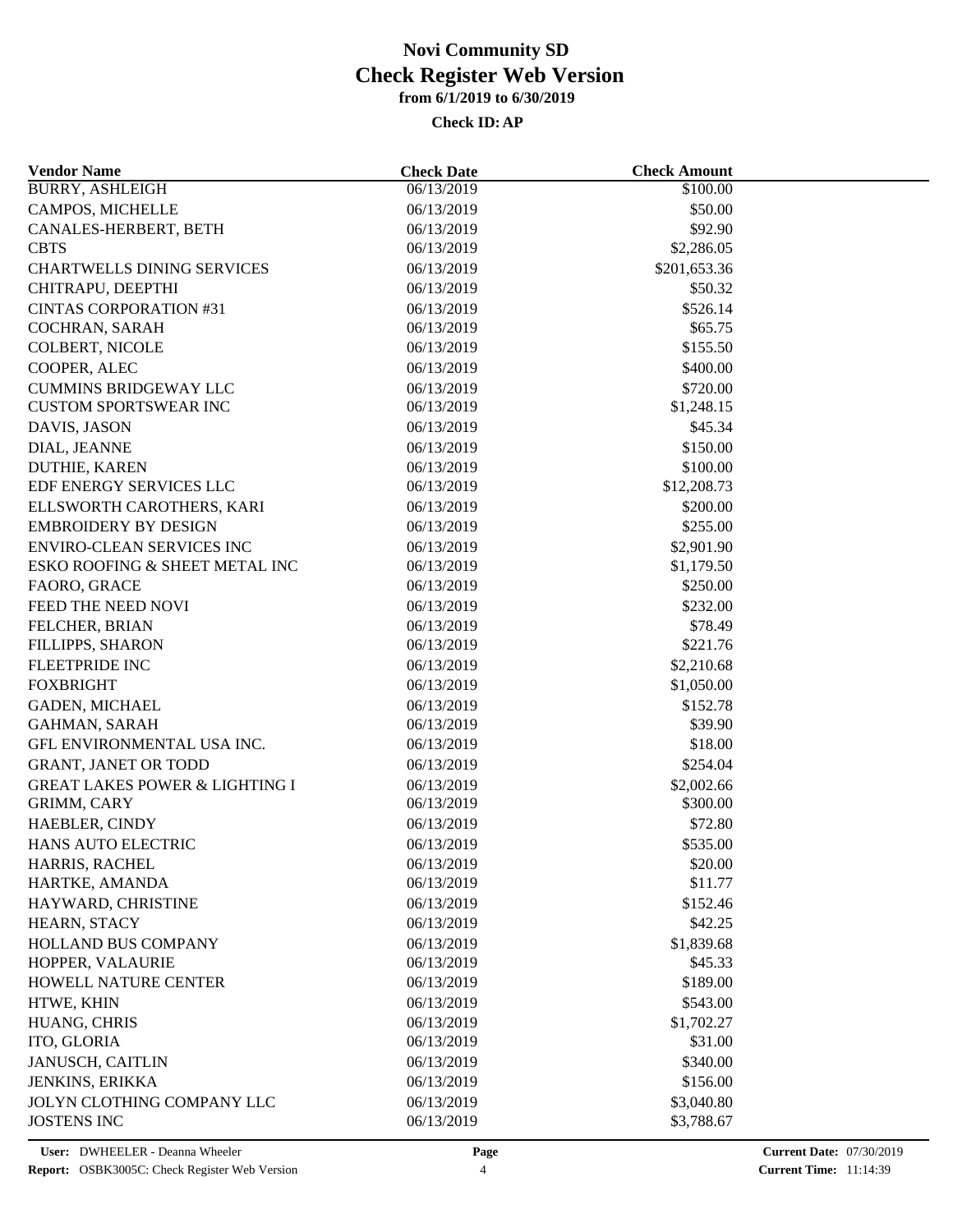| <b>Vendor Name</b>             | <b>Check Date</b> | <b>Check Amount</b> |  |
|--------------------------------|-------------------|---------------------|--|
| JUSZAK, KAIJA                  | 06/13/2019        | \$958.41            |  |
| KALLUR, SANDHYA                | 06/13/2019        | \$497.24            |  |
| KELLY, REBEKAH                 | 06/13/2019        | \$155.50            |  |
| KENSINGTON VALLEY MOTOR COACH  | 06/13/2019        | \$525.00            |  |
| KERBRAT, JENNIFER              | 06/13/2019        | \$421.26            |  |
| KIDLE, JOANNA                  | 06/13/2019        | \$169.00            |  |
| KIDON, COURTNEY                | 06/13/2019        | \$570.00            |  |
| KILGORE, AMY                   | 06/13/2019        | \$154.78            |  |
| KING, MARIANNE                 | 06/13/2019        | \$164.02            |  |
| KNIAZ, DAVID                   | 06/13/2019        | \$931.56            |  |
| KOWALCZYK, KERRY               | 06/13/2019        | \$71.98             |  |
| KOZLOWSKI, KIMBERLY            | 06/13/2019        | \$145.39            |  |
| <b>LAWSON PRODUCTS INC</b>     | 06/13/2019        | \$122.90            |  |
| LEPHART, SARAH                 | 06/13/2019        | \$316.60            |  |
| LEVENS, GAIL L.                | 06/13/2019        | \$340.00            |  |
| LIFE INSURANCE COMPANY OF NORT | 06/13/2019        | \$21,365.89         |  |
| LOGAN, JENNIFER                | 06/13/2019        | \$50.00             |  |
| MANDEL, KRISTINE               | 06/13/2019        | \$100.00            |  |
| <b>MARTIN, ANTHONY</b>         | 06/13/2019        | \$97.83             |  |
| MASTEJ, LAUREN                 | 06/13/2019        | \$58.25             |  |
| MATSON, MELISSA                | 06/13/2019        | \$35.76             |  |
| MCDERMOTT, JACOB               | 06/13/2019        | \$196.47            |  |
| MCMICHAEL, CRAIG J.            | 06/13/2019        | \$1,360.00          |  |
| MCMORRIS, ALSINA               | 06/13/2019        | \$225.00            |  |
| MICHALSKI, TOM                 | 06/13/2019        | \$82.07             |  |
| MICHIGAN ASSOC CERTIFIED PUBLI | 06/13/2019        | \$265.00            |  |
| MICHIGAN ASSOCIATION OF SCHOOL | 06/13/2019        | \$8,588.00          |  |
| MILOSEVICH, SOOK               | 06/13/2019        | \$238.32            |  |
| MOISEEFF, AUDREY               | 06/13/2019        | \$72.76             |  |
| MOORE, JANELLE                 | 06/13/2019        | \$600.16            |  |
| MULROONEY, REBECCA A.          | 06/13/2019        | \$340.00            |  |
| NOVI HIGH SCHOOL ATHLETIC BOOS | 06/13/2019        | \$2,223.00          |  |
| O'LEARY, ANDREA                | 06/13/2019        | \$270.00            |  |
| OAKLAND SCHOOLS                | 06/13/2019        | \$26.68             |  |
| PANYAM, VENKAT                 | 06/13/2019        | \$128.15            |  |
| PAPPURI, ANAND                 | 06/13/2019        | \$148.40            |  |
| PITNEY BOWES GLOBAL FINANCIAL  | 06/13/2019        | \$720.09            |  |
| POHLONSKI, BRENT               | 06/13/2019        | \$250.00            |  |
| POHLONSKI, EMILY               | 06/13/2019        | \$441.13            |  |
| PRESIDIO NETWORKED SOLUTIONS L | 06/13/2019        | \$4,096.00          |  |
| PRICE, AMANDA MARIE            | 06/13/2019        | \$340.00            |  |
| PRINTNOLOGY INC                | 06/13/2019        | \$749.00            |  |
| PROBEN, THERESE                | 06/13/2019        | \$488.88            |  |
| PULSIFER, PAIGE                | 06/13/2019        | \$65.41             |  |
| R.W. MEAD & SONS INC.          | 06/13/2019        | \$29,207.82         |  |
| RAJESH, VIJAYA                 |                   |                     |  |
|                                | 06/13/2019        | \$165.00            |  |
| REGOLI, D. MAI THI             | 06/13/2019        | \$35.74             |  |
| REID, CASSANDRA                | 06/13/2019        | \$80.00             |  |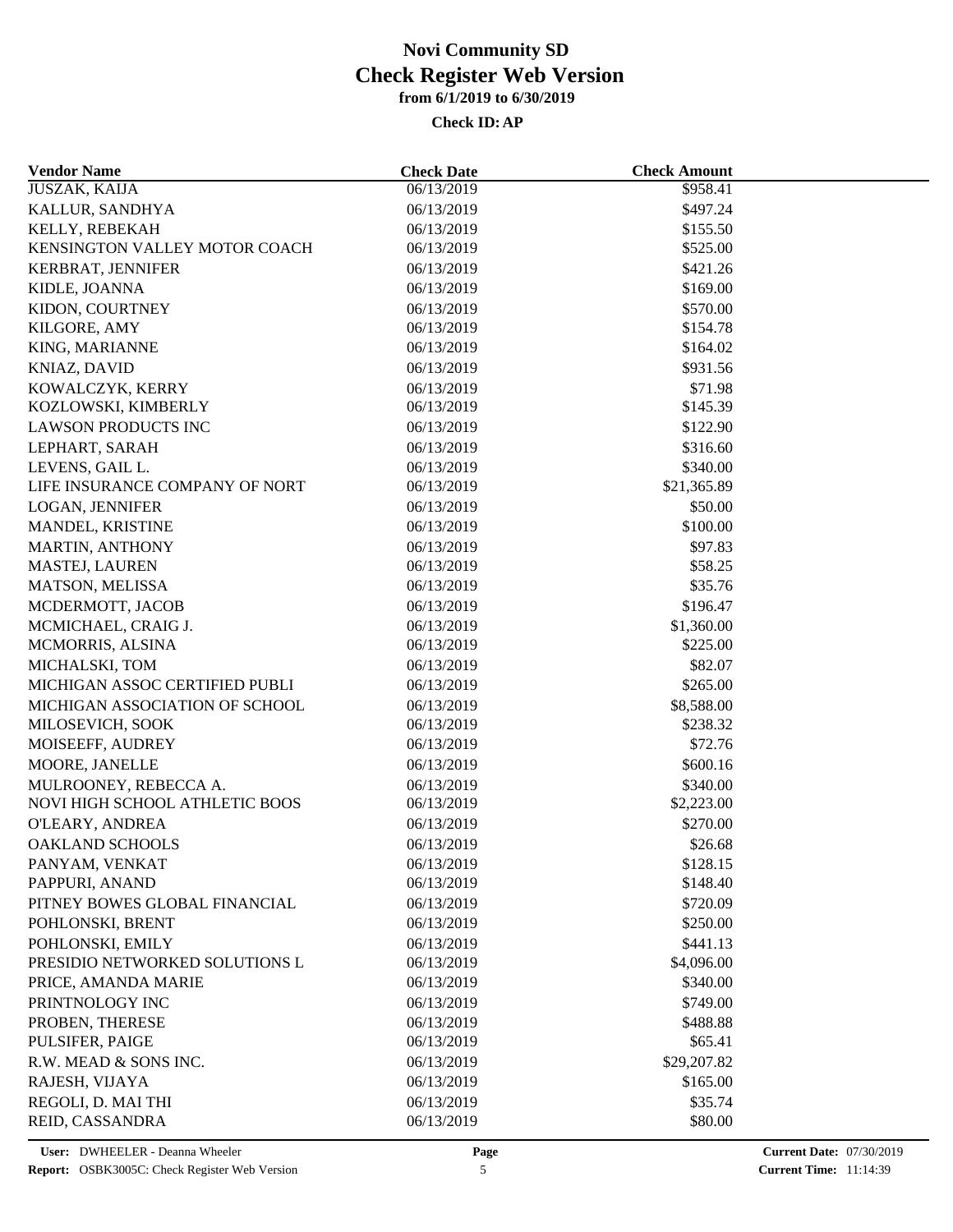| <b>Vendor Name</b>                 | <b>Check Date</b> | <b>Check Amount</b>   |  |
|------------------------------------|-------------------|-----------------------|--|
| <b>REMINGTON, BARB</b>             | 06/13/2019        | \$393.09              |  |
| RODRIGUEZ, KARA                    | 06/13/2019        | \$100.00              |  |
| ROTARY CLUB OF NOVI MICHIGAN       | 06/13/2019        | \$401.00              |  |
| RUTENBAR, KIM                      | 06/13/2019        | \$31.00               |  |
| RYAN, NICHOLAS                     | 06/13/2019        | \$64.00               |  |
| <b>SAMUELS, EMILY</b>              | 06/13/2019        | \$44.24               |  |
| <b>SCAVO, LAWRENCE</b>             | 06/13/2019        | \$160.08              |  |
| <b>SCHMID, PAUL</b>                | 06/13/2019        | \$25.00               |  |
| SCHMIDT, WILLIAM F.                | 06/13/2019        | \$32.00               |  |
| SCHOOLOGY INC.                     | 06/13/2019        | \$600.00              |  |
| <b>SCHURIG, CLAIRE</b>             | 06/13/2019        | \$165.65              |  |
| SEGERSTROM, SUE                    | 06/13/2019        | \$260.11              |  |
| SHAFER, RACHELLE                   | 06/13/2019        | \$18.99               |  |
| SHARKEY, ERIN                      | 06/13/2019        | \$340.00              |  |
| SHINDORF, LISA                     | 06/13/2019        | \$126.19              |  |
| SMITH, RYAN                        | 06/13/2019        | \$91.92               |  |
| SOVA, SHAUN ALEXANDER-HEATH        | 06/13/2019        | \$340.00              |  |
| ST. JOHN, KYLE                     | 06/13/2019        | \$195.51              |  |
| STARK, KEN                         | 06/13/2019        | \$25.54               |  |
| SURE RIDE TRANSPORATION LLC        | 06/13/2019        | \$3,000.00            |  |
| TEEGALA, NIRANJAN                  | 06/13/2019        | \$102.01              |  |
| TIMMER, THOMAS                     | 06/13/2019        | \$29.95               |  |
| TOTAL PERFORMANCE TRAINING CEN     | 06/13/2019        | \$1,018.00            |  |
| TOVAR, VICTOR                      | 06/13/2019        | \$91.33               |  |
| TURCHI, MARY                       | 06/13/2019        | \$55.30               |  |
| TW SHIRTS                          | 06/13/2019        | \$348.00              |  |
| UNITY SCHOOL BUS PARTS INC         | 06/13/2019        | \$172.98              |  |
| VELLUCCI, MARK ANDREW              | 06/13/2019        | \$369.51              |  |
| VOLLMER, RENEA                     | 06/13/2019        | \$148.28              |  |
| WALNUT CREEK COUNTRY CLUB          |                   |                       |  |
|                                    | 06/13/2019        | \$2,129.02<br>\$50.00 |  |
| WANDEL, COLLEEN<br>WARECK, MICHELE | 06/13/2019        |                       |  |
|                                    | 06/13/2019        | \$410.00              |  |
| WELLOCK, TRISHA                    | 06/13/2019        | \$79.41               |  |
| WHITESIDE, WENDY                   | 06/13/2019        | \$23.96               |  |
| WILKINSON, KAREN                   | 06/13/2019        | \$18.67               |  |
| YOSHIDA, HIROSHI OR MIHARU         | 06/13/2019        | \$28.75               |  |
| YUCHUCK, KERRI                     | 06/13/2019        | \$187.08              |  |
| ZEBROWSKI, LANA                    | 06/13/2019        | \$200.00              |  |
| <b>ASCENSION MICHIGAN AT WORK</b>  | 06/17/2019        | \$67.00               |  |
| <b>BAILEY, DEBRA</b>               | 06/17/2019        | \$248.26              |  |
| <b>BOERSMA, STEPHANIE</b>          | 06/17/2019        | \$193.82              |  |
| CITY OF NOVI WATER & SEWER DEP     | 06/17/2019        | \$5,037.75            |  |
| <b>COMCAST SPOTLIGHT</b>           | 06/17/2019        | \$9,771.00            |  |
| <b>CONSUMERS ENERGY</b>            | 06/17/2019        | \$6,886.14            |  |
| DAHMANI, EMAN                      | 06/17/2019        | \$386.90              |  |
| DETROIT AREA PRE-COLLEGE ENGIN     | 06/17/2019        | \$100.00              |  |
| DIRECT ENERGY BUSINESS INC         | 06/17/2019        | \$79,215.82           |  |
| DOROGI, CARLY                      | 06/17/2019        | \$29.98               |  |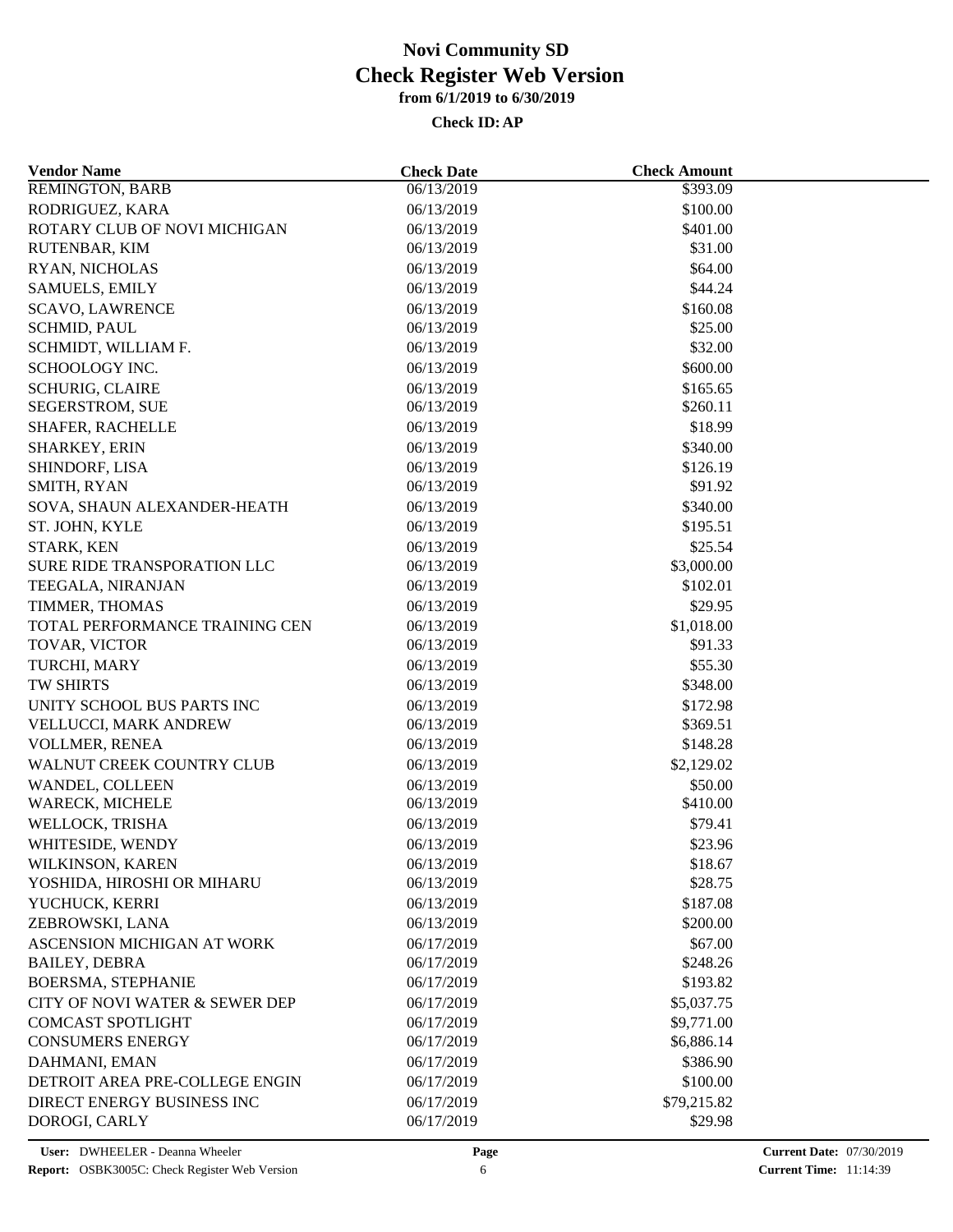| <b>Vendor Name</b>                      | <b>Check Date</b>        | <b>Check Amount</b> |  |
|-----------------------------------------|--------------------------|---------------------|--|
| <b>GIBSON, JENNIFER</b>                 | $\overline{06/17/201}9$  | \$217.85            |  |
| <b>GREAT LAKES FURNITURE SUPPLY I</b>   | 06/17/2019               | \$3,800.00          |  |
| <b>GRIESINGER, SHERRY</b>               | 06/17/2019               | \$11.43             |  |
| <b>JOSTENS INC</b>                      | 06/17/2019               | \$1,562.56          |  |
| JUSZAK, KAIJA                           | 06/17/2019               | \$565.68            |  |
| KINZER, GARY                            | 06/17/2019               | \$481.22            |  |
| MARABANIAN, ALICIA                      | 06/17/2019               | \$94.86             |  |
| <b>MARSHALL MUSIC</b>                   | 06/17/2019               | \$985.49            |  |
| MEADOWBROOK ART CENTER                  | 06/17/2019               | \$224.00            |  |
| MITTELSTAEDT, LINDSEY                   | 06/17/2019               | \$20.92             |  |
| NAEHS LLC (NATIONAL ADULT EDUC          | 06/17/2019               | \$147.00            |  |
| NAKFOOR, LAINE                          | 06/17/2019               | \$42.96             |  |
| PAYNE, JODY                             | 06/17/2019               | \$130.97            |  |
| PLANTE & MORAN PLLC                     | 06/17/2019               | \$7,500.00          |  |
| PLEET, JENNIFER                         | 06/17/2019               | \$92.75             |  |
| PRINTNOLOGY INC                         | 06/17/2019               | \$981.90            |  |
| SAGARA, SHINTARO                        | 06/17/2019               | \$66.00             |  |
| <b>SAUER, JUDY</b>                      | 06/17/2019               | \$139.80            |  |
| STASHONSKY, HANA                        | 06/17/2019               | \$35.00             |  |
| STOTLER, DIANA                          | 06/17/2019               | \$84.36             |  |
| A PARTS WAREHOUSE                       | 06/20/2019               | \$428.50            |  |
| <b>ABC MANAGEMENT</b>                   | 06/20/2019               | \$4,521.00          |  |
| ABRAKADOODLE OF OAKLAND COUNTY          | 06/20/2019               | \$1,054.00          |  |
| ADITYA, PRADYUMNA                       | 06/20/2019               | \$60.00             |  |
| AMERICAN SOCIETY OF COMPOSERS           | 06/20/2019               | \$359.00            |  |
| ANN ARBOR HURON HIGH SCHOOL             | 06/20/2019               | \$390.00            |  |
| ANN ARBOR SPORT FENCING CLUB            | 06/20/2019               | \$300.00            |  |
| ARO, CHARLES                            | 06/20/2019               | \$2,485.50          |  |
| ARTISTIC ATTITUDES LLC                  | 06/20/2019               | \$62.50             |  |
| ASCENSION MICHIGAN AT WORK              | 06/20/2019               | \$378.00            |  |
| AT&T                                    | 06/20/2019               | \$639.92            |  |
| <b>BAILEY, KEYLA SIMONE</b>             | 06/20/2019               | \$150.00            |  |
| <b>BALDWIN, DAVID J.</b>                | 06/20/2019               | \$1,671.32          |  |
| <b>BAUMBICK, BAILEY</b>                 | 06/20/2019               | \$150.00            |  |
|                                         |                          | \$24.99             |  |
| <b>BAUMBICK, MIRANDA</b><br>BEYER, TODD | 06/20/2019<br>06/20/2019 | \$319.00            |  |
| BIBERSTEIN, ANNA KATHERINE              | 06/20/2019               | \$150.00            |  |
|                                         |                          |                     |  |
| <b>BOCO ENTERPRISES INC</b>             | 06/20/2019               | \$2,500.00          |  |
| <b>BRENNER, KENDRA</b>                  | 06/20/2019               | \$182.80            |  |
| <b>BROOKES BUNCH</b>                    | 06/20/2019               | \$3,267.00          |  |
| <b>BURGESS, LAUREN</b>                  | 06/20/2019               | \$150.00            |  |
| <b>CARTER, NICOLE</b>                   | 06/20/2019               | \$439.41            |  |
| CASSIDY, JILL SUZANNE                   | 06/20/2019               | \$2,200.00          |  |
| CATRINE, GINA                           | 06/20/2019               | \$140.60            |  |
| CHICHILA, KAILEE                        | 06/20/2019               | \$120.78            |  |
| <b>CINTAS CORPORATION #31</b>           | 06/20/2019               | \$350.76            |  |
| COAST TO COAST COMPUTER PRODUC          | 06/20/2019               | \$67,508.74         |  |
| COLONE, NICOLE                          | 06/20/2019               | \$49.76             |  |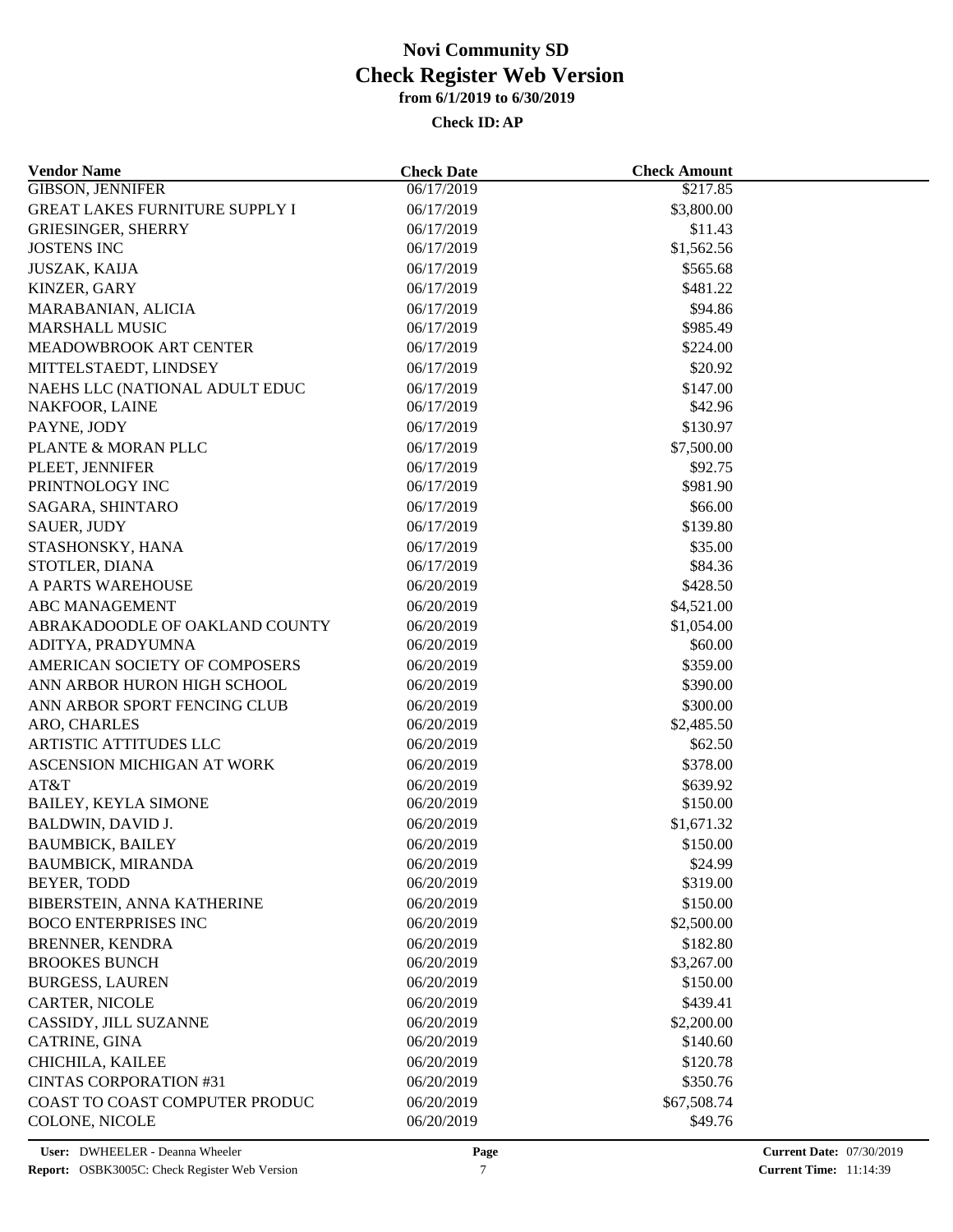| <b>Vendor Name</b>                    | <b>Check Date</b> | <b>Check Amount</b> |  |
|---------------------------------------|-------------------|---------------------|--|
| <b>CUMMINGS, BRIEANNA</b>             | 06/20/2019        | \$600.80            |  |
| <b>CUMMINS BRIDGEWAY LLC</b>          | 06/20/2019        | \$530.60            |  |
| DASCHKE, JENNA                        | 06/20/2019        | \$150.00            |  |
| DEAF COMMUNITY ADVOCACY NETWOR        | 06/20/2019        | \$116.00            |  |
| <b>DIGITAL SIGNUP</b>                 | 06/20/2019        | \$787.20            |  |
| DINKELMANN, KATY                      | 06/20/2019        | \$151.08            |  |
| EBEL, SHEILA                          | 06/20/2019        | \$675.22            |  |
| FAMBRO MANAGEMENT LLC                 | 06/20/2019        | \$480.00            |  |
| <b>FEDEX</b>                          | 06/20/2019        | \$21.41             |  |
| <b>FLASH GLASS</b>                    | 06/20/2019        | \$285.00            |  |
| FLUSHING HIGH SCHOOL                  | 06/20/2019        | \$150.00            |  |
| FORTIER, DANA                         | 06/20/2019        | \$17.25             |  |
| <b>FOUNDATIONS OF CREATIVE VISION</b> | 06/20/2019        | \$684.00            |  |
| FREISE, OLIVER                        | 06/20/2019        | \$296.28            |  |
| FRIENDSHIP CIRCLE                     | 06/20/2019        | \$3,300.00          |  |
| <b>GRAND HAVEN HIGH SCHOOL</b>        | 06/20/2019        | \$150.00            |  |
| <b>GRANT, JANET OR TODD</b>           | 06/20/2019        | \$82.36             |  |
| HARDY, TERESA                         | 06/20/2019        | \$93.65             |  |
| HAROLD'S FRAME SHOP INC               | 06/20/2019        | \$643.44            |  |
| HIRSHFIELD, LAURA JANINE              | 06/20/2019        | \$2,357.92          |  |
| HOPPENSTEDT, DARBY                    | 06/20/2019        | \$173.95            |  |
| <b>HOWELL NATURE CENTER</b>           | 06/20/2019        | \$2,784.00          |  |
| IAN KINDER LLC                        | 06/20/2019        | \$288.00            |  |
| INTERIM HOME HEALTHCARE OF OAK        | 06/20/2019        | \$10,285.00         |  |
| JACKSON TRUCK SERVICE INC             | 06/20/2019        | \$4,032.89          |  |
| JECMEN, JULIE                         | 06/20/2019        | \$410.00            |  |
| JOHNSON, CHRISTIAN                    | 06/20/2019        | \$250.00            |  |
| JOLYN CLOTHING COMPANY LLC            | 06/20/2019        | \$1,417.80          |  |
| KALOUSEK, KENNETH M.                  | 06/20/2019        | \$200.00            |  |
|                                       |                   |                     |  |
| KASANIC, KIMBERLY A.                  | 06/20/2019        | \$330.97            |  |
| KENNEDY, KARLA                        | 06/20/2019        | \$62.73             |  |
| KULMAN, CHARLOTTE                     | 06/20/2019        | \$172.04            |  |
| KYLES, AUTUMN                         | 06/20/2019        | \$1,735.39          |  |
| LEISURE UNLIMITED LLC                 | 06/20/2019        | \$300.00            |  |
| LENTZ, EMMA                           | 06/20/2019        | \$150.00            |  |
| LIFETOUCH NATIONAL SCHOOL STUD        | 06/20/2019        | \$241.00            |  |
| LIM-ARENA, DEBORAH                    | 06/20/2019        | \$1,264.25          |  |
| LINKS OF NOVI                         | 06/20/2019        | \$500.00            |  |
| <b>LOWES, DANIEL</b>                  | 06/20/2019        | \$640.50            |  |
| <b>M-2 AUTO PARTS INC</b>             | 06/20/2019        | \$31.53             |  |
| MAD SCIENCE OF DETROIT                | 06/20/2019        | \$1,269.00          |  |
| MAKING WAVES USA LLC                  | 06/20/2019        | \$587.00            |  |
| MALLOCH CAPITAL MANAGEMENT            | 06/20/2019        | \$275.50            |  |
| <b>MARIAN HIGH SCHOOL</b>             | 06/20/2019        | \$1,075.00          |  |
| <b>MASTES, LAUREN</b>                 | 06/20/2019        | \$60.00             |  |
| MCDOUGALL, BARBARA                    | 06/20/2019        | \$201.57            |  |
| MCKAIG, HEATHER                       | 06/20/2019        | \$869.62            |  |
| MCMORRIS, ALSINA                      | 06/20/2019        | \$180.00            |  |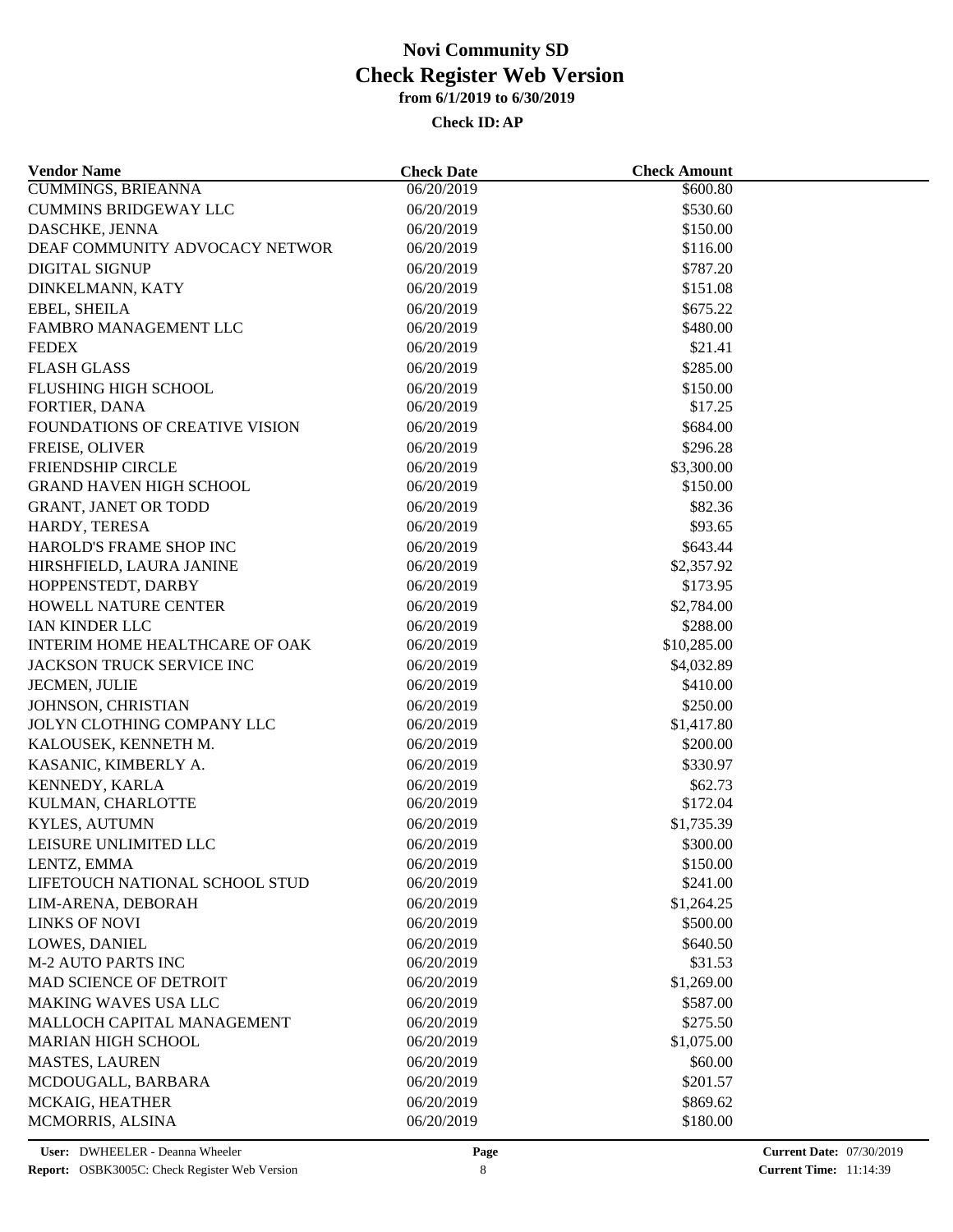| <b>Vendor Name</b>             | <b>Check Date</b> | <b>Check Amount</b> |  |
|--------------------------------|-------------------|---------------------|--|
| MEL PRINTING COMPANY INC.      | 06/20/2019        | \$58.25             |  |
| METRO STAR BRICK PAVERS AND LA | 06/20/2019        | \$550.00            |  |
| MICHIGAN ASSOCIATION OF SCHOOL | 06/20/2019        | \$2,000.00          |  |
| MICHIGAN HIGH SCHOOL ATHLETIC  | 06/20/2019        | \$13,496.87         |  |
| NORTHEY, LISA                  | 06/20/2019        | \$432.00            |  |
| ONYX WELLNESS LLC              | 06/20/2019        | \$468.00            |  |
| ORR, HEYDIE                    | 06/20/2019        | \$30.81             |  |
| PHEIFFER, TODD ERIC            | 06/20/2019        | \$85.00             |  |
| PLYMOUTH PT SPECIALISTS        | 06/20/2019        | \$3,054.55          |  |
| PRATT, SCOTT                   | 06/20/2019        | \$100.00            |  |
| PRESIDIO NETWORKED SOLUTIONS L | 06/20/2019        | \$56,916.00         |  |
| REFLECTIVE IMAGE MANUFACTURING | 06/20/2019        | \$315.63            |  |
| RODRIGUEZ-QUINONEZ, VIRGINIA   | 06/20/2019        | \$75.00             |  |
| SALINE AREA SCHOOLS            | 06/20/2019        | \$200.00            |  |
| SCHUMANN, RACHEL               | 06/20/2019        | \$97.81             |  |
| SECREST WARDLE LYNCH HAMPTON T | 06/20/2019        | \$113.11            |  |
| SIKAITIS, JODIE                | 06/20/2019        | \$334.17            |  |
| SLOAN, VICTORIA                | 06/20/2019        | \$88.00             |  |
| SMITH, RYAN                    | 06/20/2019        | \$147.42            |  |
| SPRAGUE, SHEILA                | 06/20/2019        | \$136.31            |  |
| STONEY CREEK HIGH SCHOOL       | 06/20/2019        | \$200.00            |  |
| <b>SUCH A VOICE LLC</b>        | 06/20/2019        | \$150.00            |  |
| SURE RIDE TRANSPORATION LLC    | 06/20/2019        | \$750.00            |  |
| TERRELL, DANIEL RAYVOYN        | 06/20/2019        | \$1,500.00          |  |
| TESORERO, KAREN                | 06/20/2019        | \$110.00            |  |
| THE BEST DEALS FOR YOU LLC     | 06/20/2019        | \$672.00            |  |
| TOFILSKI, WILLIAM RAYMOND      | 06/20/2019        | \$2,530.00          |  |
| TONNOS, JERILYNN               | 06/20/2019        | \$220.25            |  |
| TUMBLE BUNNIES GYMNASTICS INC  | 06/20/2019        | \$162.00            |  |
| TW SHIRTS                      | 06/20/2019        | \$48.00             |  |
| <b>UPBEAT DANCE</b>            | 06/20/2019        | \$49.00             |  |
| VERBRACKEN, HANNAH L.          | 06/20/2019        | \$150.00            |  |
| VERMA, ASHISH                  | 06/20/2019        | \$75.00             |  |
| <b>VSC INC</b>                 | 06/20/2019        | \$11,022.00         |  |
| WALCZAK, KRISTEN               | 06/20/2019        | \$126.81            |  |
| WEINERT, ASHLEY                | 06/20/2019        | \$32.87             |  |
| WHYTE, NORA                    | 06/20/2019        | \$560.00            |  |
| WILLIS, NANCY                  | 06/20/2019        | \$95.26             |  |
| YOUNG, JAMIE                   | 06/20/2019        | \$37.94             |  |
| <b>CHAPTER 13 TRUSTEE</b>      | 06/25/2019        | \$50.00             |  |
| <b>MISDU</b>                   | 06/25/2019        | \$1,683.50          |  |
| PENNSYLVANIA HIGHER ED ASSISTA | 06/25/2019        | \$172.92            |  |
| PIONEER CREDIT RECOVERY INC.   | 06/25/2019        | \$48.08             |  |
| UNITED STATES TREASURY         | 06/25/2019        | \$62.00             |  |
| ABRAHAM, JACQUELINE            |                   |                     |  |
|                                | 06/25/2019        | \$180.03            |  |
| ADN ADMINISTRATORS INC         | 06/25/2019        | \$3,677.80          |  |
| BEDFORD, JULIE                 | 06/25/2019        | \$64.45             |  |
| <b>BELANGER, DAVID</b>         | 06/25/2019        | \$180.97            |  |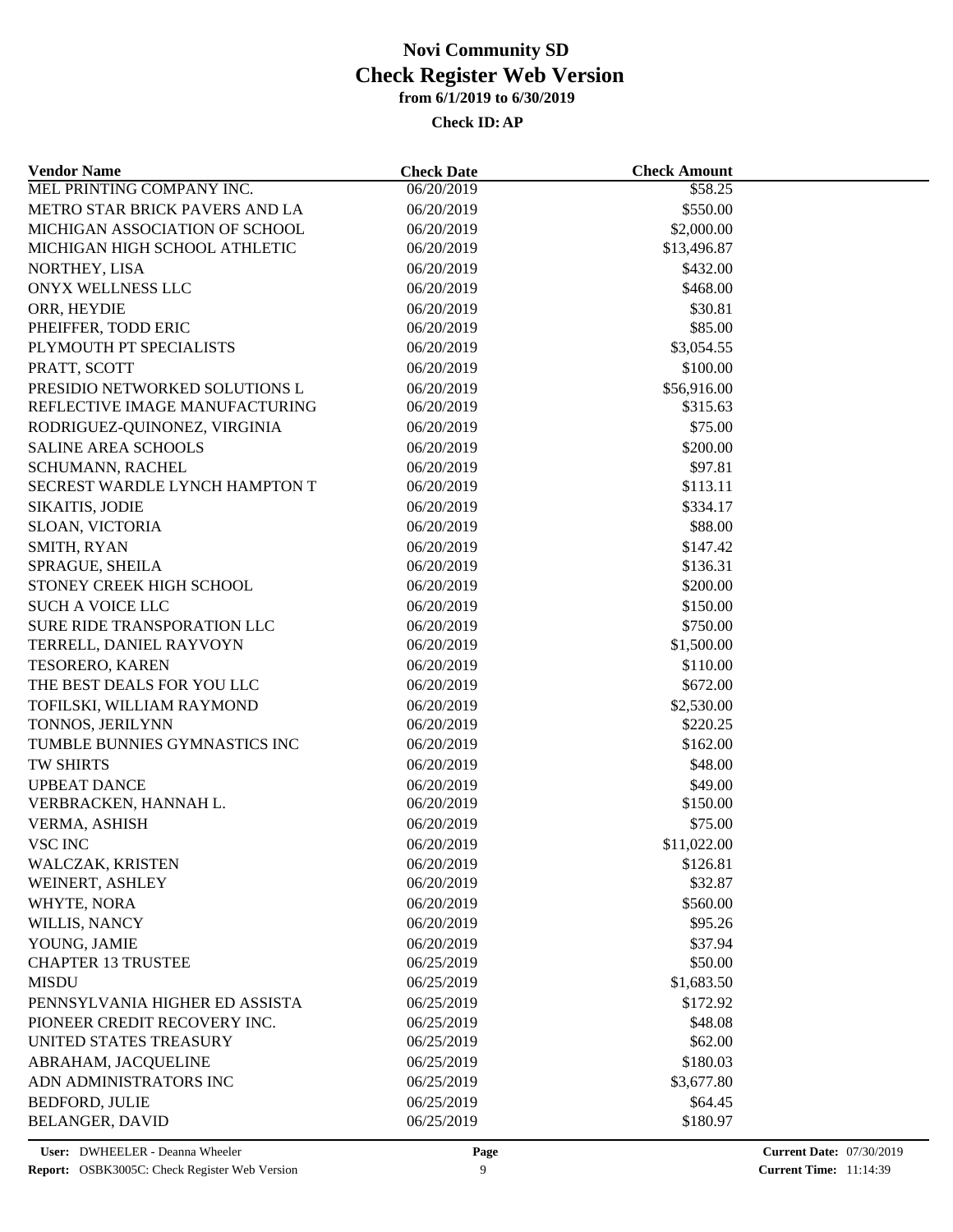| <b>Vendor Name</b>             | <b>Check Date</b> | <b>Check Amount</b>  |  |
|--------------------------------|-------------------|----------------------|--|
| CASTLE, KATHRYN                | 06/25/2019        | $\overline{$}237.27$ |  |
| CIANFERRA, LINDA               | 06/25/2019        | \$420.49             |  |
| CRISIS PREVENTION INSTITUTE IN | 06/25/2019        | \$477.00             |  |
| DINKELMANN, JEFFREY            | 06/25/2019        | \$149.44             |  |
| ESKO ROOFING & SHEET METAL INC | 06/25/2019        | \$468.50             |  |
| EXECUTIVE ENERGY SERVICES LLC  | 06/25/2019        | \$400.00             |  |
| FARRIS, CATHERINE M.           | 06/25/2019        | \$891.44             |  |
| <b>FOXBRIGHT</b>               | 06/25/2019        | \$3,850.00           |  |
| <b>GARCIA, AMY</b>             | 06/25/2019        | \$73.96              |  |
| <b>GORDON, BRIAN</b>           | 06/25/2019        | \$591.02             |  |
| HARRIS, RACHEL                 | 06/25/2019        | \$60.00              |  |
| HENRY, GICENTROY OR PAULA      | 06/25/2019        | \$315.16             |  |
| HORNACEK, JULIE                | 06/25/2019        | \$97.11              |  |
| INTERIM HOME HEALTHCARE OF OAK | 06/25/2019        | \$3,038.75           |  |
| JONES, TANYA                   | 06/25/2019        | \$116.93             |  |
| KAIDEN, KO                     | 06/25/2019        | \$187.50             |  |
| KASANIC, VIRGINIA              | 06/25/2019        | \$330.97             |  |
| KITAHARA, YUKIYO               | 06/25/2019        | \$72.00              |  |
| LAPORTE, LISA                  | 06/25/2019        | \$65.08              |  |
| MATTHEWS, STEVEN               | 06/25/2019        | \$1,351.95           |  |
| MCW PARTNERS LLC               | 06/25/2019        | \$660.00             |  |
| MESSA (MICHIGAN EDUCATION SPEC | 06/25/2019        | \$577,847.91         |  |
| <b>MUSIC &amp; ARTS</b>        | 06/25/2019        | \$420.00             |  |
| OTAKA, KEIKO                   | 06/25/2019        | \$180.00             |  |
| PATEL, SHAILEE                 | 06/25/2019        | \$306.61             |  |
| PEDIATRIC HEALTH CONSULTANTS I | 06/25/2019        | \$37,799.92          |  |
| RINGLE, ADVA                   | 06/25/2019        | \$338.49             |  |
| SAFEWAY SHREDDING LLC          | 06/25/2019        | \$125.00             |  |
| SHIRES, ANGELA                 | 06/25/2019        | \$114.91             |  |
| SIPPLE, GEORGE                 | 06/25/2019        | \$580.55             |  |
| <b>STATE OF MICHIGAN</b>       | 06/25/2019        | \$125.00             |  |
| STEEH, ROBERT J.               | 06/25/2019        | \$585.22             |  |
| TAGAI, DANIELLE                | 06/25/2019        | \$86.30              |  |
| ACE PIANO INC                  | 06/26/2019        | \$125.00             |  |
| AT&T                           | 06/26/2019        | \$895.67             |  |
| AT&T LONG DISTANCE             | 06/26/2019        | \$1.35               |  |
| ATIA-AHRENS, CONNIE            | 06/26/2019        | \$70.12              |  |
| DTE ENERGY                     | 06/26/2019        | \$11,151.27          |  |
| EASTERN MICHIGAN UNIVERSITY    | 06/26/2019        | \$16,365.84          |  |
| EDWARDS, CHANAN                | 06/26/2019        | \$450.00             |  |
| <b>JOSTENS INC</b>             | 06/26/2019        | \$8,051.30           |  |
| <b>KESKENY, AI</b>             | 06/26/2019        | \$30.00              |  |
| LEE, MYLA                      | 06/26/2019        | \$175.16             |  |
| LEMANSKI, GEORGE E.            | 06/26/2019        | \$70.00              |  |
| MCCLURE, JACK                  | 06/26/2019        | \$500.00             |  |
| MCKAIG, HEATHER                | 06/26/2019        | \$292.60             |  |
| MICHIGAN HIGH SCHOOL ATHLETIC  | 06/26/2019        | \$1,316.68           |  |
| MINNICK, JILL                  | 06/26/2019        | \$149.24             |  |
|                                |                   |                      |  |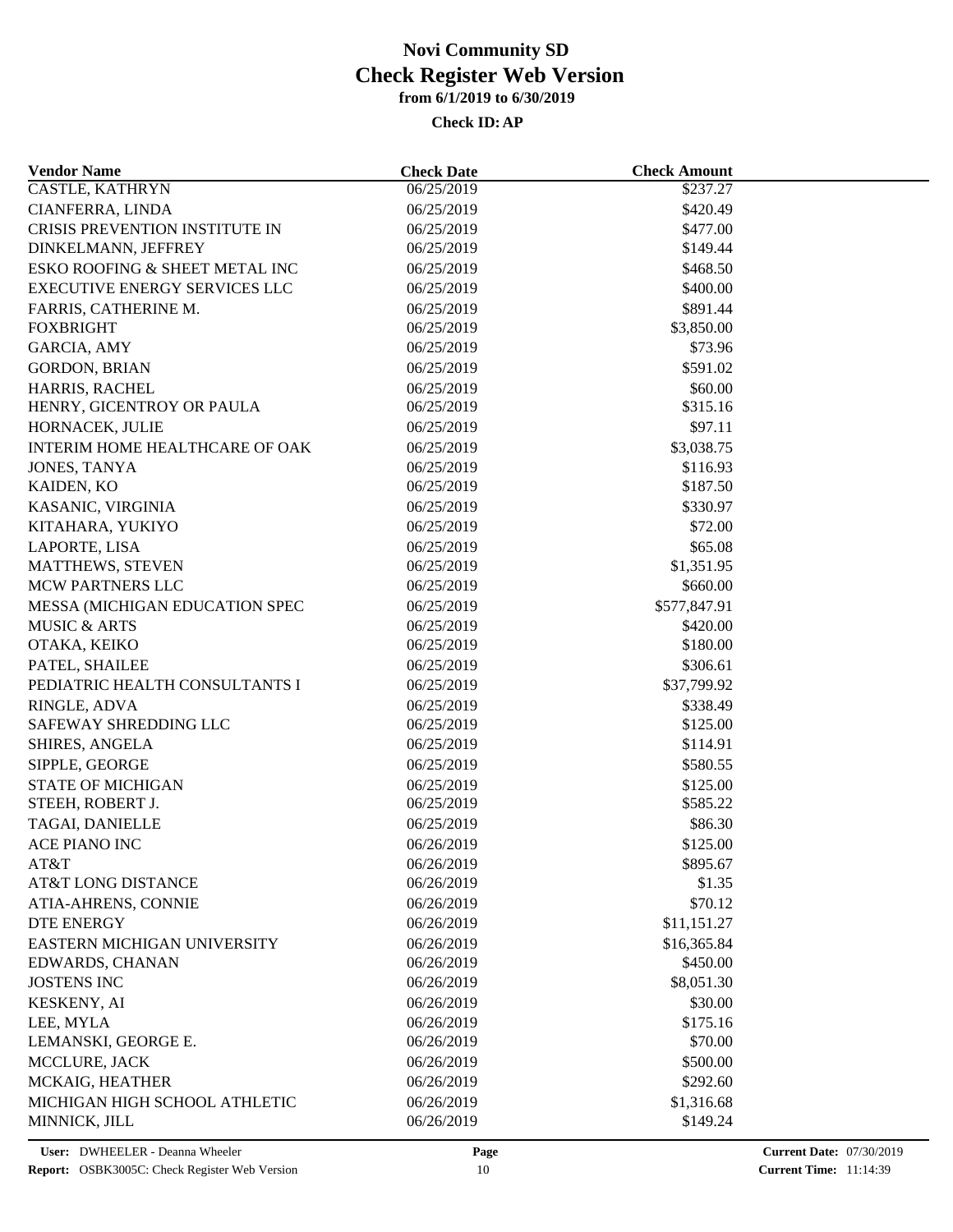| <b>Vendor Name</b>                    | <b>Check Date</b>        | <b>Check Amount</b> |  |
|---------------------------------------|--------------------------|---------------------|--|
| MOLNAR, KATE                          | 06/26/2019               | \$42.20             |  |
| PEGG, SCOTT                           | 06/26/2019               | \$42.20             |  |
| SCHNURSTEIN, LAURA                    | 06/26/2019               | \$71.72             |  |
| SMART CARE EQUIPMENT SOLUITION        | 06/26/2019               | \$3,336.11          |  |
| TEAM SPORTS INC                       | 06/26/2019               | \$4,173.96          |  |
| THEOPHELIS, ANASTASIA                 | 06/26/2019               | \$301.66            |  |
| <b>TW SHIRTS</b>                      | 06/26/2019               | \$675.00            |  |
| <b>WAGEWORKS INC</b>                  | 06/26/2019               | \$788.64            |  |
| WEBBER, RONALD J.                     | 06/26/2019               | \$560.75            |  |
| YU, JOYANN                            | 06/26/2019               | \$42.20             |  |
| ARBUCKLE, AGNIESZKA                   | 06/28/2019               | \$52.00             |  |
| AVENTRIC TECHNOLOGIES LLC             | 06/28/2019               | \$216.00            |  |
| <b>BAKER, ROBERT</b>                  | 06/28/2019               | \$81.37             |  |
| BARNAUSKAS, MEGHAN                    | 06/28/2019               | \$62.58             |  |
| <b>BODNOVITS, MIRANDA</b>             | 06/28/2019               | \$137.25            |  |
| <b>BRENNER, KENDRA</b>                | 06/28/2019               | \$62.59             |  |
| <b>BROADCAST MEASUREMENTS</b>         | 06/28/2019               | \$80.00             |  |
| <b>CINTAS CORPORATION #31</b>         | 06/28/2019               | \$454.08            |  |
|                                       |                          |                     |  |
| DAVID, SARAH<br>EGLI, JENNIFER        | 06/28/2019<br>06/28/2019 | \$28.47<br>\$34.58  |  |
|                                       |                          |                     |  |
| GOTHAM, DENISE                        | 06/28/2019               | \$141.95            |  |
| <b>GREAT LAKES FURNITURE SUPPLY I</b> | 06/28/2019               | \$1,923.00          |  |
| HEIMANN, JEFF                         | 06/28/2019               | \$24.10             |  |
| HENDERSON, MELISSA                    | 06/28/2019               | \$225.04            |  |
| <b>JANIGIAN, STEPHANIE</b>            | 06/28/2019               | \$31.00             |  |
| JODOIN, DEBRA                         | 06/28/2019               | \$449.66            |  |
| KELP, WILLIAM                         | 06/28/2019               | \$55.68             |  |
| KNIAZ, SHARON                         | 06/28/2019               | \$124.97            |  |
| KOHLS, ANDREA                         | 06/28/2019               | \$72.57             |  |
| MENA, WILLIAM J.                      | 06/28/2019               | \$360.00            |  |
| MIAT COLLEGE OF TECHNOLOGY            | 06/28/2019               | \$133.02            |  |
| MUSIC THEATRE INTERNATIONAL           | 06/28/2019               | \$75.00             |  |
| <b>OAKLAND SCHOOLS</b>                | 06/28/2019               | \$35.00             |  |
| <b>OREFICE LTD</b>                    | 06/28/2019               | \$924.25            |  |
| RINGOLD, CHERYL                       | 06/28/2019               | \$317.38            |  |
| SCHUMMER, JESSICA                     | 06/28/2019               | \$53.12             |  |
| SENIOR ALL NIGHT PARTY                | 06/28/2019               | \$221.05            |  |
| SOUTHWORTH, ANGELA                    | 06/28/2019               | \$63.60             |  |
| TAMEX-CABRERA, MARIA                  | 06/28/2019               | \$62.00             |  |
| TEAM SPORTS INC                       | 06/28/2019               | \$88.20             |  |
| THE D.M. BURR GROUP                   | 06/28/2019               | \$428.95            |  |
| TW SHIRTS                             | 06/28/2019               | \$73.00             |  |
| WALSWORTH PUBLISHING COMPANY          | 06/28/2019               | \$12,964.78         |  |
| WHEELER, CHRISTOPHER NATHAN           | 06/28/2019               | \$150.00            |  |
| ZAHRADNIK, BRIDGET                    | 06/28/2019               | \$31.00             |  |
| A PARTS WAREHOUSE                     | 06/28/2019               | \$448.00            |  |
| ALLEGRA MARKETING PRINT MAIL -        | 06/28/2019               | \$978.88            |  |
| ASH, CATHERINE J.                     | 06/28/2019               | \$146.16            |  |
|                                       |                          |                     |  |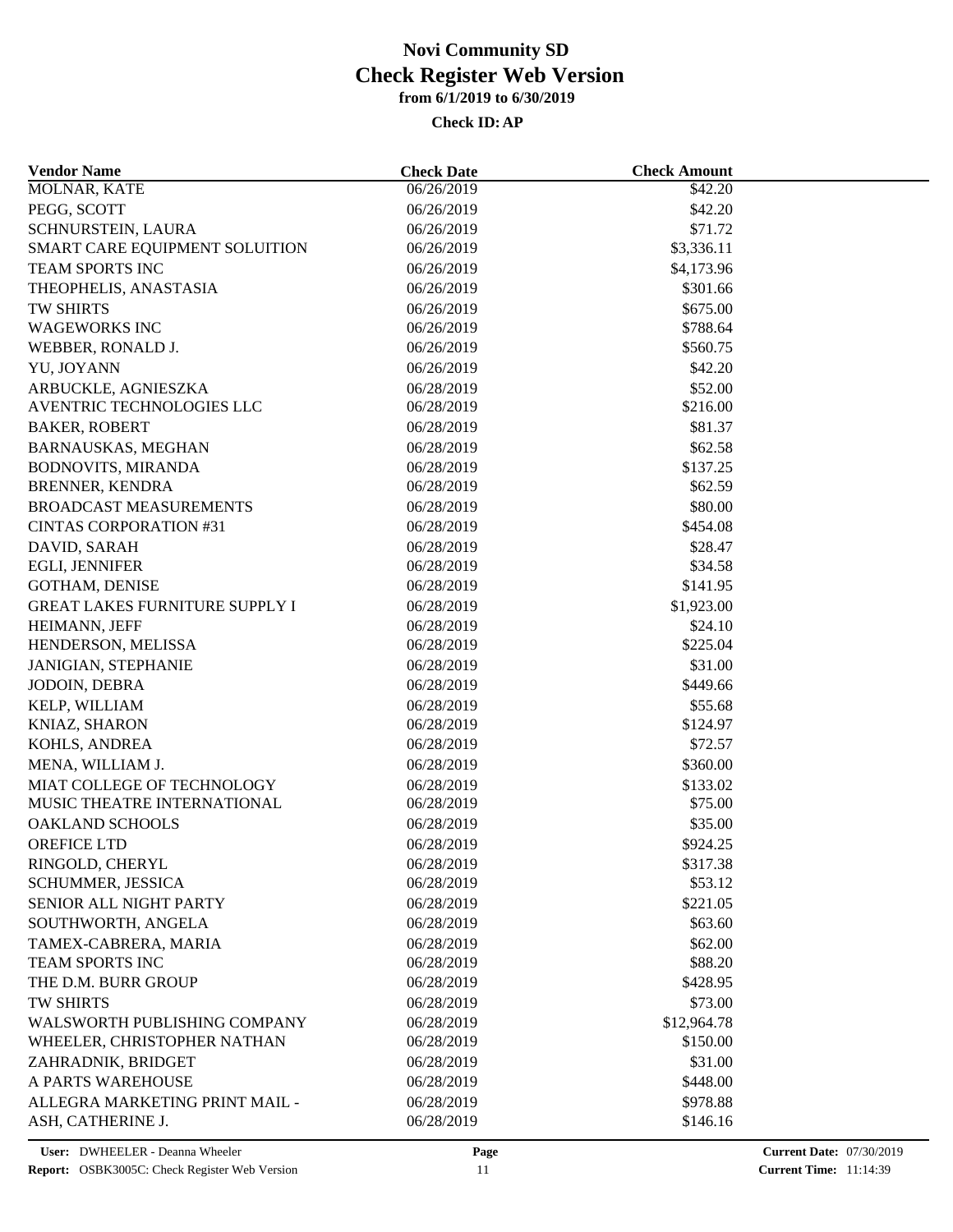| <b>Vendor Name</b>                    | <b>Check Date</b> | <b>Check Amount</b>   |                |
|---------------------------------------|-------------------|-----------------------|----------------|
| <b>BARANIK, KRISTY</b>                | 06/28/2019        | \$133.40              |                |
| BARNAUSKAS, MEGHAN                    | 06/28/2019        | \$185.10              |                |
| <b>BEAVER RESEARCH COMPANY</b>        | 06/28/2019        | \$534.43              |                |
| <b>CINTAS CORPORATION #31</b>         | 06/28/2019        | \$175.38              |                |
| <b>CUMMINS BRIDGEWAY LLC</b>          | 06/28/2019        | \$298.80              |                |
| DIATIKAR, CHRISTINE                   | 06/28/2019        | \$61.75               |                |
| <b>GOODWILL INDUSTRIES OF GREATER</b> | 06/28/2019        | \$12,278.74           |                |
| <b>GRAINGER</b>                       | 06/28/2019        | \$21.94               |                |
| <b>HAROLD'S FRAME SHOP INC</b>        | 06/28/2019        | \$718.50              |                |
| <b>HOLLAND BUS COMPANY</b>            | 06/28/2019        | \$434.27              |                |
| KEIMIG, ELIZABETH                     | 06/28/2019        | \$72.60               |                |
| MCMASTER-CARR SUPPLY COMPANY          | 06/28/2019        | \$226.29              |                |
| <b>REV ROBOTICS LLC</b>               | 06/28/2019        | \$337.92              |                |
| RUSKIN, DANIELLE                      | 06/28/2019        | \$1,213.93            |                |
| TANNER, STACY                         | 06/28/2019        | \$61.48               |                |
| THE ROBOT SPACE                       | 06/28/2019        | \$254.81              |                |
| UNITY SCHOOL BUS PARTS INC            | 06/28/2019        | \$265.37              |                |
| <b>VEX ROBOTICS INC.</b>              | 06/28/2019        | \$116.20              |                |
| WILKINSON, KAREN                      | 06/28/2019        | \$160.21              |                |
|                                       |                   | <b>Issued:</b>        | \$191,057.73   |
|                                       |                   | <b>Reversed:</b>      | \$1,383.80     |
|                                       |                   | <b>Cancelled:</b>     | \$2,158,259.70 |
| <b>AP Checks Processed:</b>           | 547               | <b>AP Bank Total:</b> | \$2,350,701.23 |
| <b>Total Checks Processed:</b>        | 547               | <b>Grand Total:</b>   | \$2,350,701.23 |